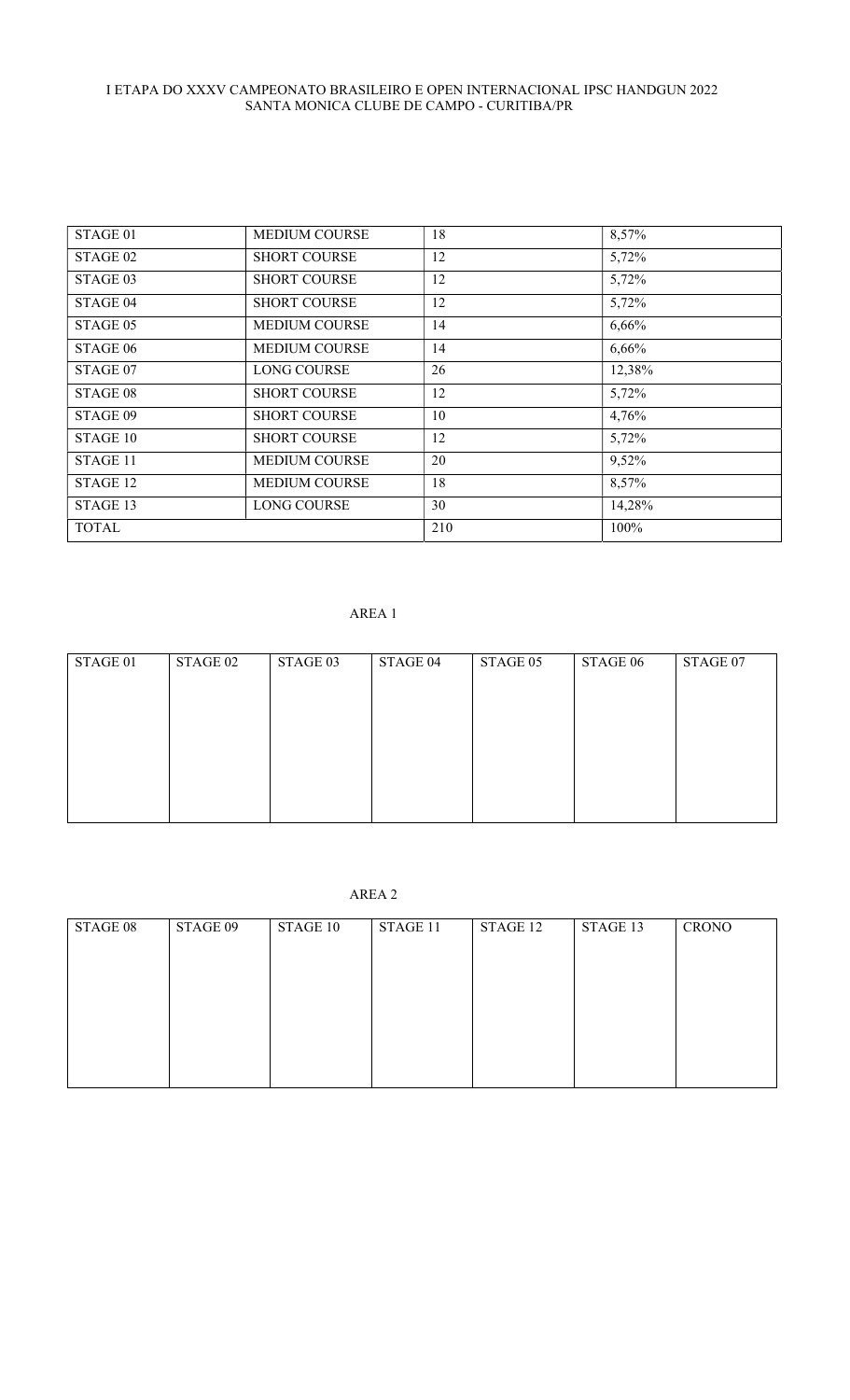

| COF:                        | Medium Course                        | Stage 1                                            |               |                   |                   |  |  |
|-----------------------------|--------------------------------------|----------------------------------------------------|---------------|-------------------|-------------------|--|--|
| Targets:                    | <b>IPSC</b> targets                  | IPSC mini-targets                                  | IPSC poppers. | IPSC mini poppers | IPSC metal plates |  |  |
|                             |                                      |                                                    |               |                   |                   |  |  |
|                             | 9                                    |                                                    |               |                   |                   |  |  |
| Distance:                   |                                      | Rounds to be                                       | 18            | Max. points:      | 90                |  |  |
|                             |                                      | scored:                                            |               |                   |                   |  |  |
| Handgun ready<br>condition: |                                      |                                                    |               |                   |                   |  |  |
| Start position:             |                                      | Inside the demarcated area, as demonstrated by RO. |               |                   |                   |  |  |
| Start signal:               | Audible signal                       |                                                    |               |                   |                   |  |  |
| Procedure:                  | At the start signal, engage targets. |                                                    |               |                   |                   |  |  |
| Remarks:                    |                                      |                                                    |               |                   |                   |  |  |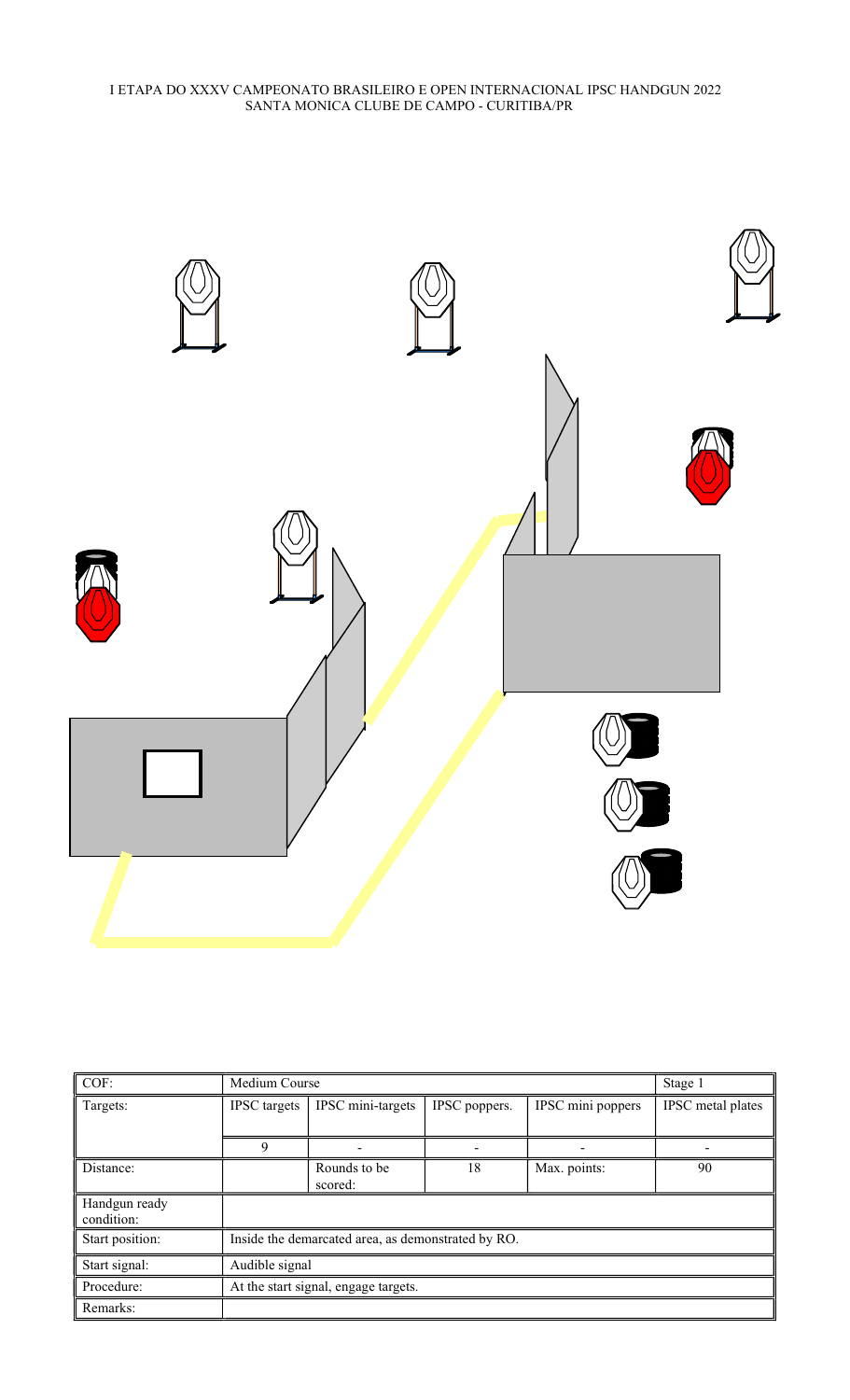

| COF:                        | <b>Short Course</b>                  |                                                    |               |                   | Stage 2           |  |  |  |
|-----------------------------|--------------------------------------|----------------------------------------------------|---------------|-------------------|-------------------|--|--|--|
| Targets:                    | <b>IPSC</b> targets                  | IPSC mini targets                                  | IPSC poppers. | IPSC mini poppers | IPSC metal plates |  |  |  |
|                             | 6                                    |                                                    |               |                   |                   |  |  |  |
| Distance:                   |                                      | Rounds to be<br>scored:                            | 12            | Max. points:      | 60                |  |  |  |
| Handgun ready<br>condition: |                                      |                                                    |               |                   |                   |  |  |  |
| Start position:             |                                      | Inside the demarcated area, as demonstrated by RO. |               |                   |                   |  |  |  |
| Start signal:               | Audible signal                       |                                                    |               |                   |                   |  |  |  |
| Procedure:                  | At the start signal, engage targets. |                                                    |               |                   |                   |  |  |  |
| Remarks:                    |                                      |                                                    |               |                   |                   |  |  |  |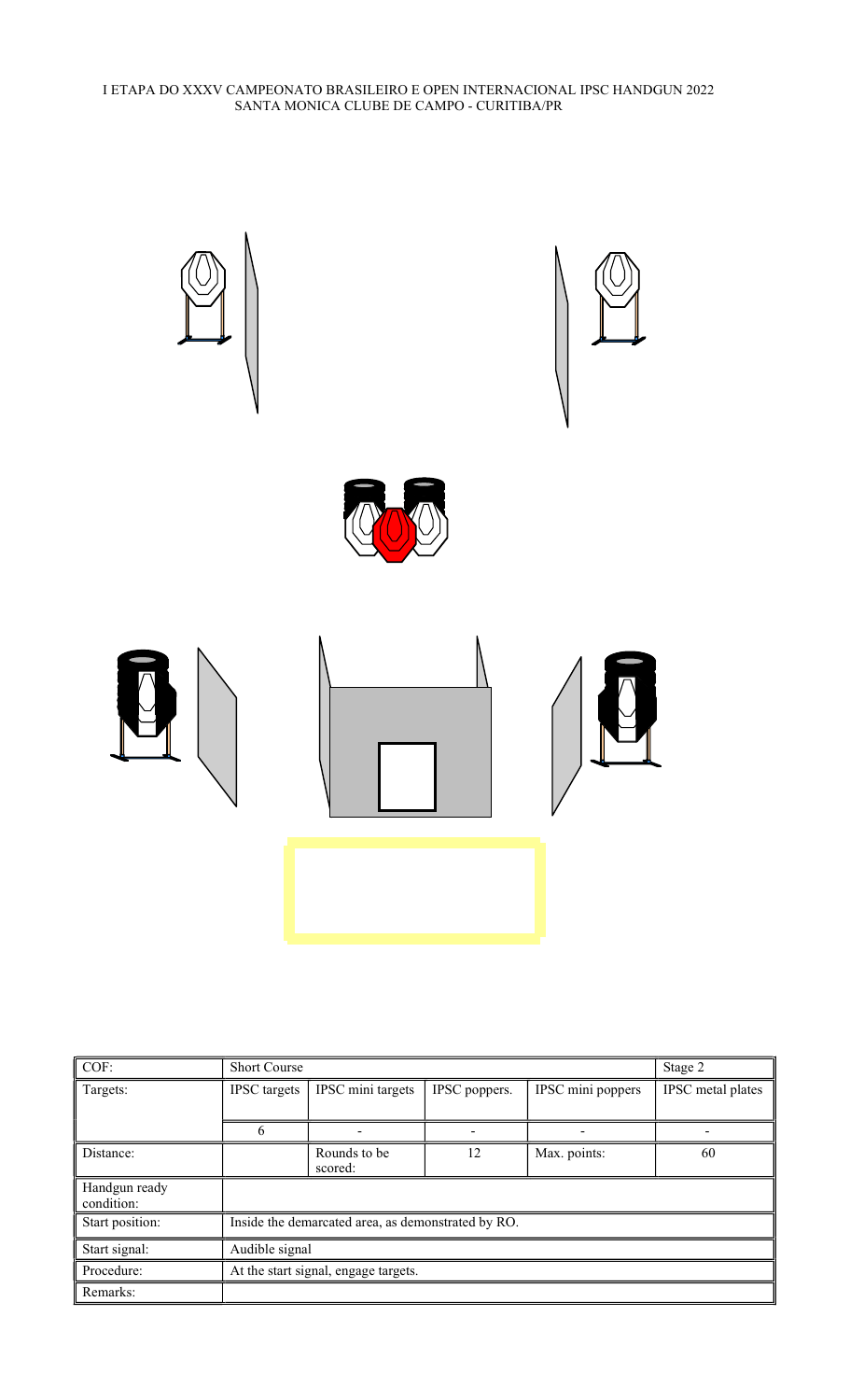

| COF:                        | <b>Short Course</b>                  |                                                    |               |                   |                   |  |  |  |
|-----------------------------|--------------------------------------|----------------------------------------------------|---------------|-------------------|-------------------|--|--|--|
| Targets:                    | <b>IPSC</b> targets                  | IPSC mini targets                                  | IPSC poppers. | IPSC mini poppers | IPSC metal plates |  |  |  |
|                             |                                      |                                                    |               |                   |                   |  |  |  |
|                             | 5                                    |                                                    |               |                   | $\mathcal{D}$     |  |  |  |
| Distance:                   |                                      | Rounds to be<br>scored:                            | 12            | Max. points:      | 60                |  |  |  |
| Handgun ready<br>condition: |                                      |                                                    |               |                   |                   |  |  |  |
| Start position:             |                                      | Inside the demarcated area, as demonstrated by RO. |               |                   |                   |  |  |  |
| Start signal:               | Audible signal                       |                                                    |               |                   |                   |  |  |  |
| Procedure:                  | At the start signal, engage targets. |                                                    |               |                   |                   |  |  |  |
| Remarks:                    |                                      |                                                    |               |                   |                   |  |  |  |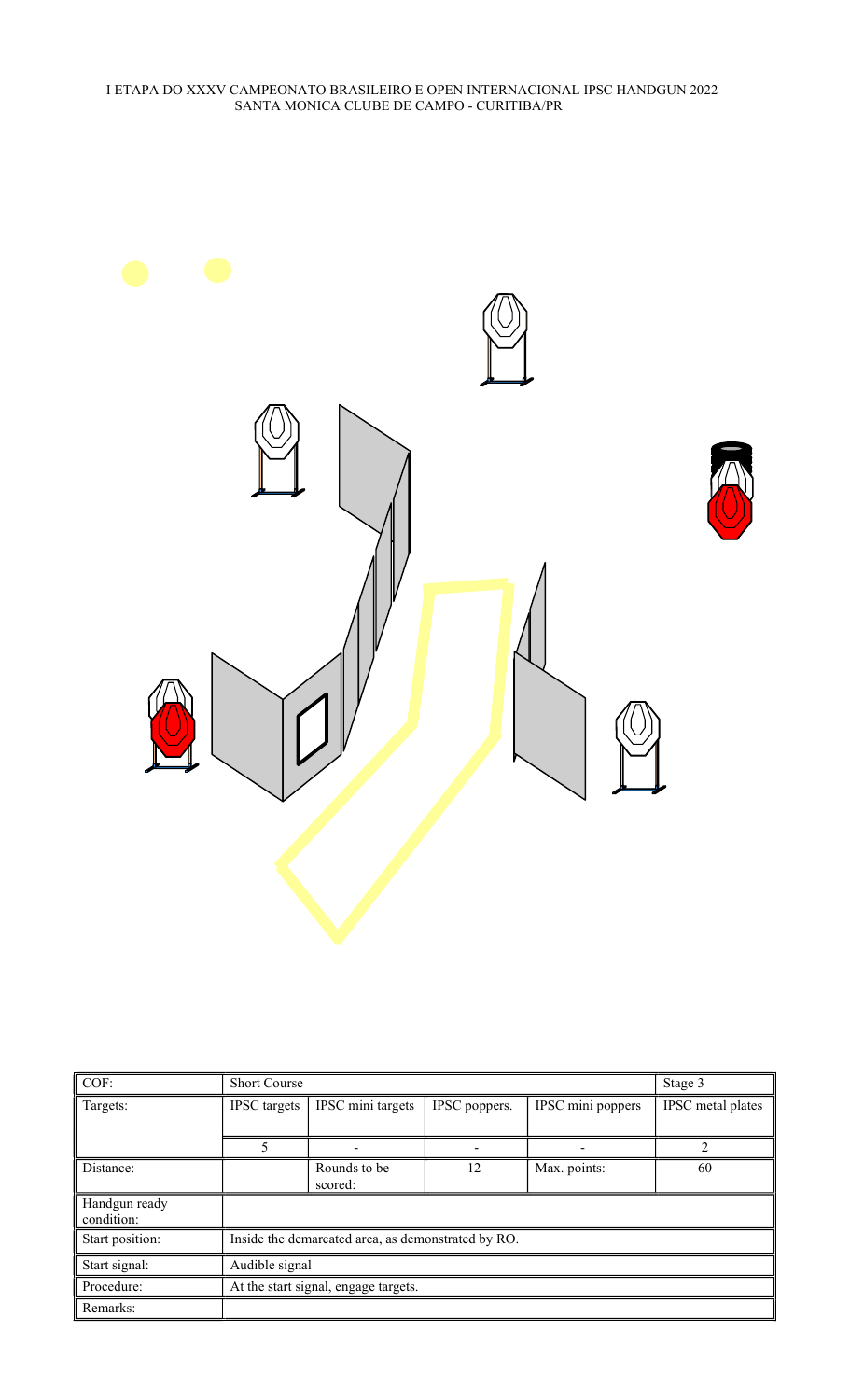

| COF:                        | <b>Short Course</b> |                                                                |               |                   | Stage 4           |  |  |  |
|-----------------------------|---------------------|----------------------------------------------------------------|---------------|-------------------|-------------------|--|--|--|
| Targets:                    | <b>IPSC</b> targets | IPSC mini targets                                              | IPSC poppers. | IPSC mini poppers | IPSC metal plates |  |  |  |
|                             | 4                   |                                                                |               | 4                 |                   |  |  |  |
| Distance:                   |                     | Rounds to be<br>scored:                                        | 12            | Max. points:      | 60                |  |  |  |
| Handgun ready<br>condition: |                     | Handgun chamber and magwell empty, in holster                  |               |                   |                   |  |  |  |
| Start position:             |                     | Standing, heels against the start line, as demonstrated by RO. |               |                   |                   |  |  |  |
| Start signal:               | Audible signal      |                                                                |               |                   |                   |  |  |  |
| Procedure:                  |                     | At the start signal, engage targets.                           |               |                   |                   |  |  |  |
| Remarks:                    |                     |                                                                |               |                   |                   |  |  |  |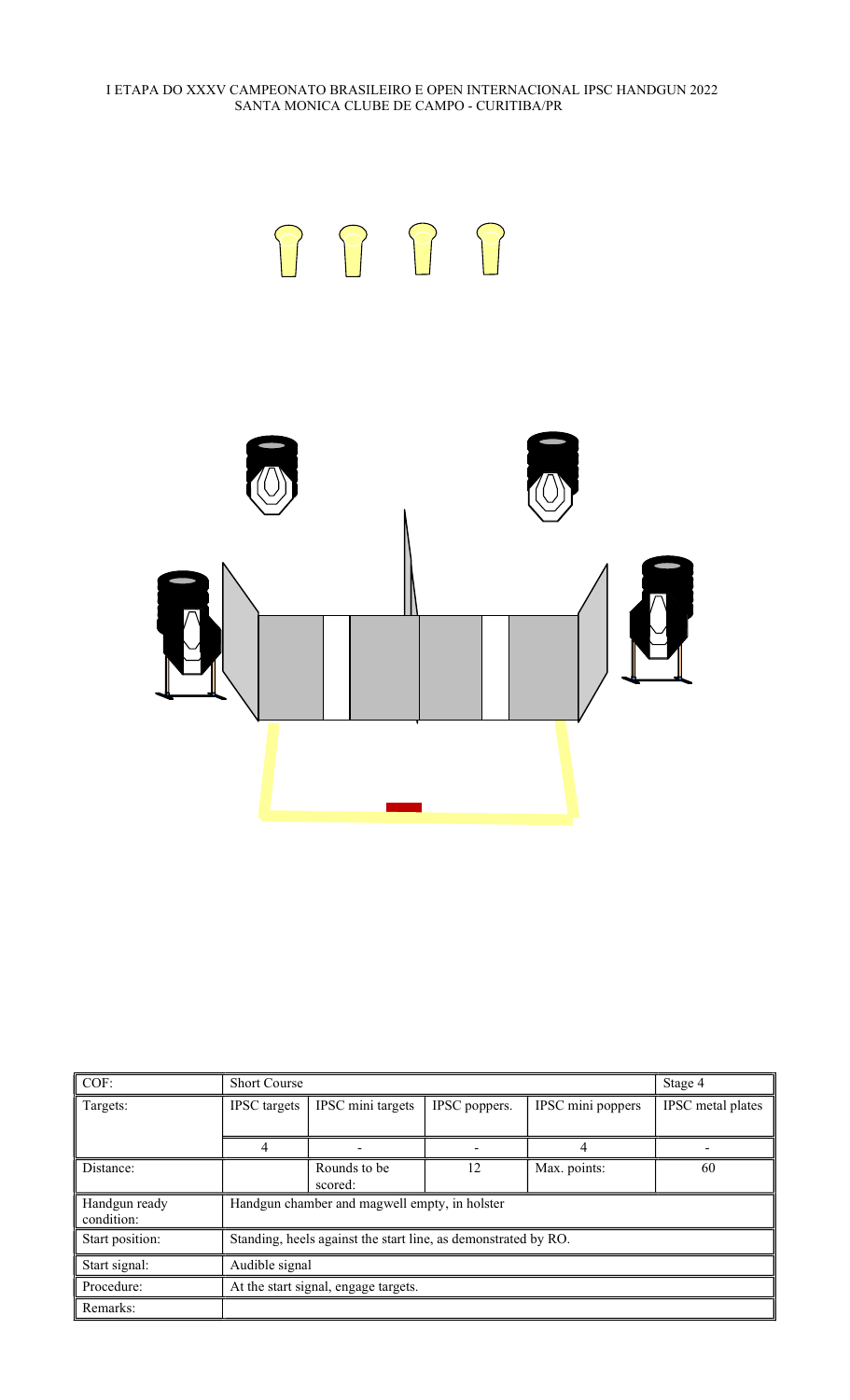

| COF:                        | Medium Course                                      | Stage 5                    |               |                   |                   |  |
|-----------------------------|----------------------------------------------------|----------------------------|---------------|-------------------|-------------------|--|
| Targets:                    | <b>IPSC</b> targets                                | IPSC mini targets          | IPSC poppers. | IPSC mini poppers | IPSC metal plates |  |
|                             |                                                    |                            |               |                   |                   |  |
|                             |                                                    |                            |               |                   |                   |  |
| Distance:                   |                                                    | Rounds to be<br>scored:    | 14            | Max. points:      | 70                |  |
| Handgun ready<br>condition: |                                                    |                            |               |                   |                   |  |
| Start position:             | Inside the demarcated area, as demonstrated by RO. |                            |               |                   |                   |  |
| Start signal:               | Audible signal                                     |                            |               |                   |                   |  |
| Procedure:                  | At the start signal, engage targets.               |                            |               |                   |                   |  |
| Remarks:                    |                                                    | ONLY WITH THE STRONG HAND. |               |                   |                   |  |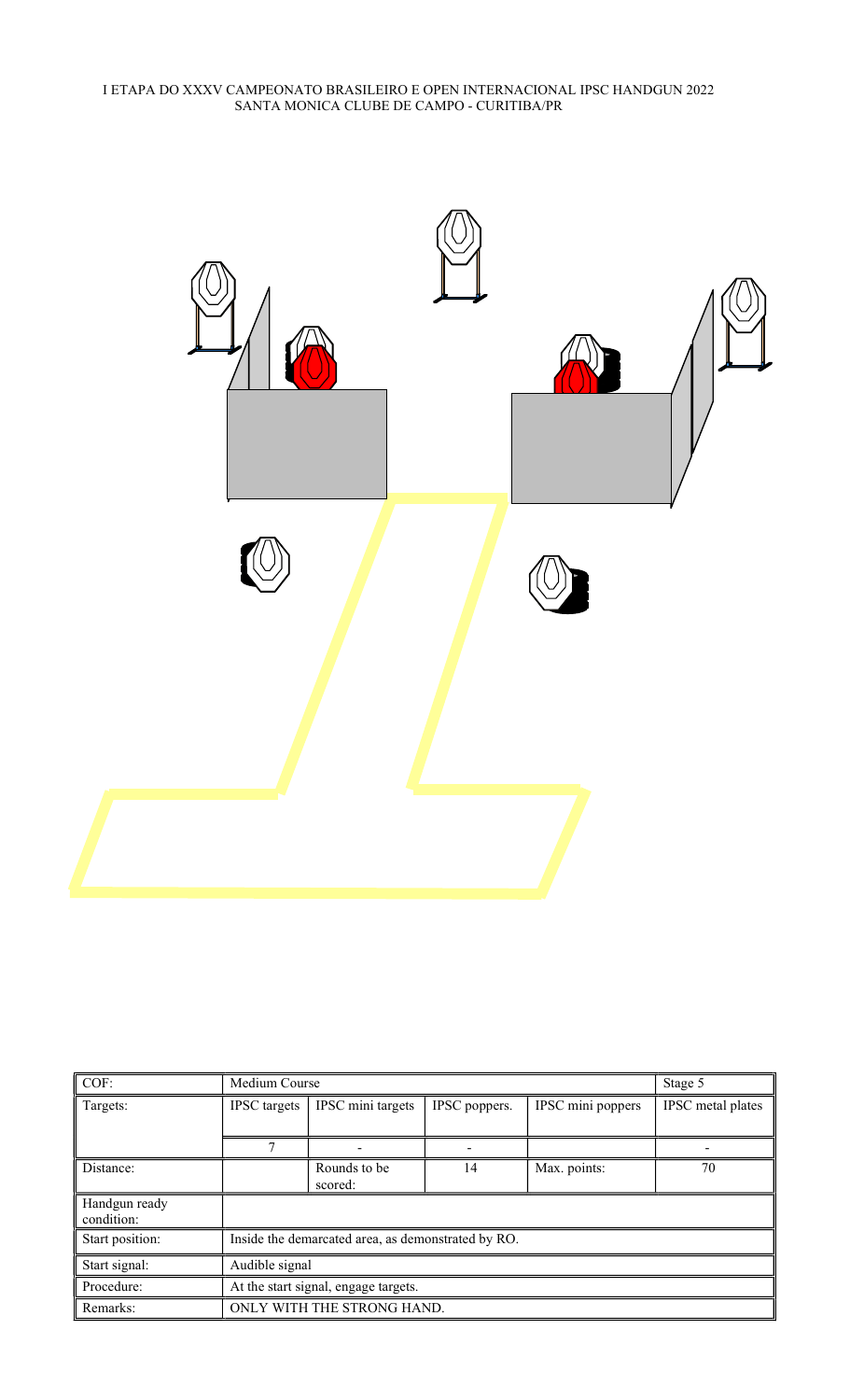

| COF:                        |                                      | Medium Course                                      |               |                   |                   |  |
|-----------------------------|--------------------------------------|----------------------------------------------------|---------------|-------------------|-------------------|--|
| Targets:                    | <b>IPSC</b> targets                  | IPSC mini targets                                  | IPSC poppers. | IPSC mini poppers | IPSC metal plates |  |
|                             | h                                    |                                                    |               |                   |                   |  |
| Distance:                   |                                      | Rounds to be<br>scored:                            | 14            | Max. points:      | 70                |  |
| Handgun ready<br>condition: |                                      |                                                    |               |                   |                   |  |
| Start position:             |                                      | Inside the demarcated area, as demonstrated by RO. |               |                   |                   |  |
| Start signal:               | Audible signal.                      |                                                    |               |                   |                   |  |
| Procedure:                  | At the start signal, engage targets. |                                                    |               |                   |                   |  |
| Remarks:                    |                                      |                                                    |               |                   |                   |  |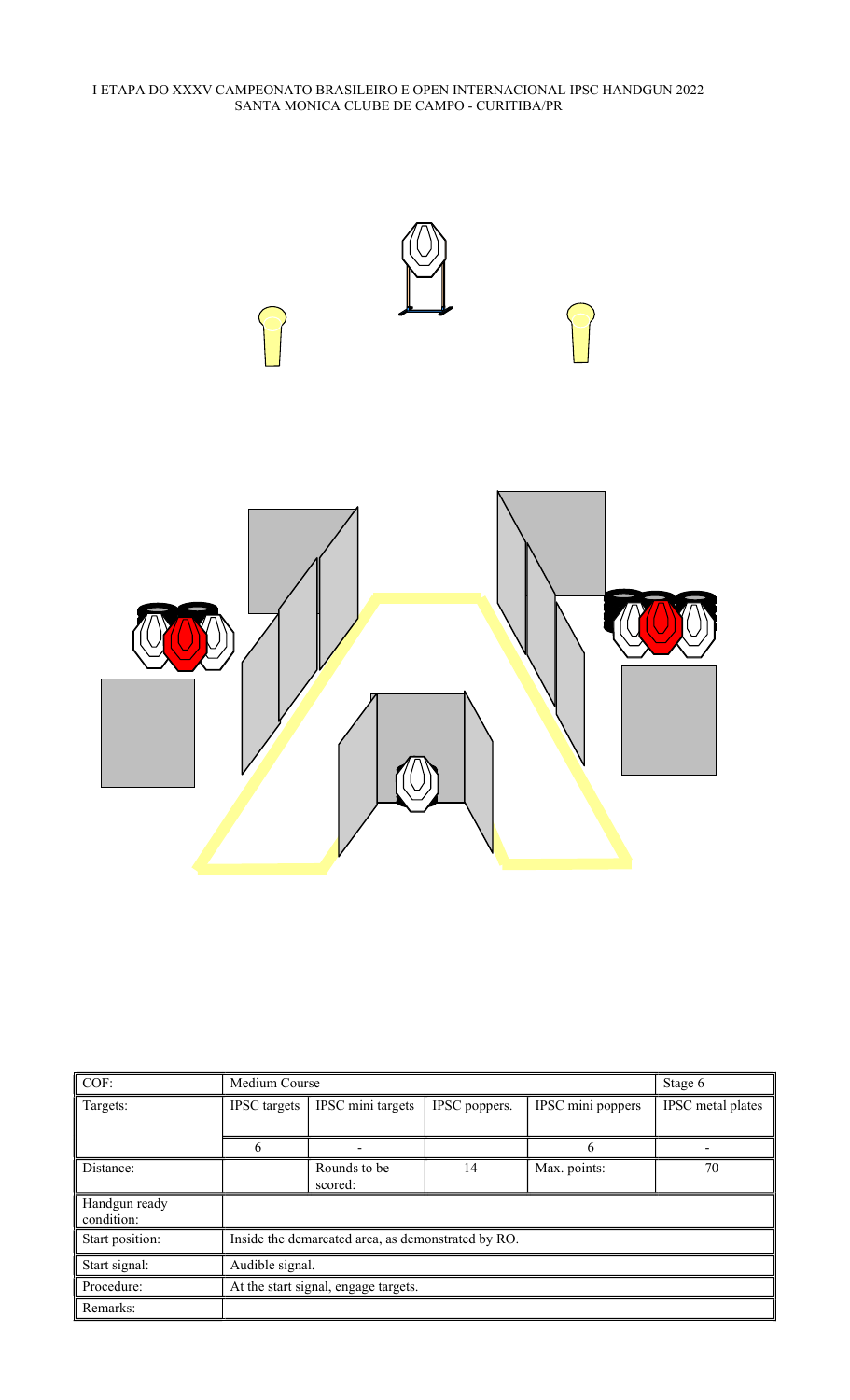

| COF:                        | Long Course                                                    |                                                    |               |                   | Stage 7           |  |  |
|-----------------------------|----------------------------------------------------------------|----------------------------------------------------|---------------|-------------------|-------------------|--|--|
| Targets:                    | <b>IPSC</b> targets                                            | IPSC mini targets                                  | IPSC poppers. | IPSC mini poppers | IPSC metal plates |  |  |
|                             |                                                                |                                                    |               |                   |                   |  |  |
|                             | 11                                                             |                                                    |               |                   |                   |  |  |
| Distance:                   |                                                                | Rounds to be<br>scored:                            | 26            | Max. points:      | 130               |  |  |
| Handgun ready<br>condition: |                                                                | Handgun chamber and magazine inserted, in holster. |               |                   |                   |  |  |
| Start position:             | Standing, heels against the start line, as demonstrated by RO. |                                                    |               |                   |                   |  |  |
| Start signal:               | Audible signal.                                                |                                                    |               |                   |                   |  |  |
| Procedure:                  | At the start signal, engage targets.                           |                                                    |               |                   |                   |  |  |
| Remarks:                    |                                                                | IMP2 activates IT6, which remains visible.         |               |                   |                   |  |  |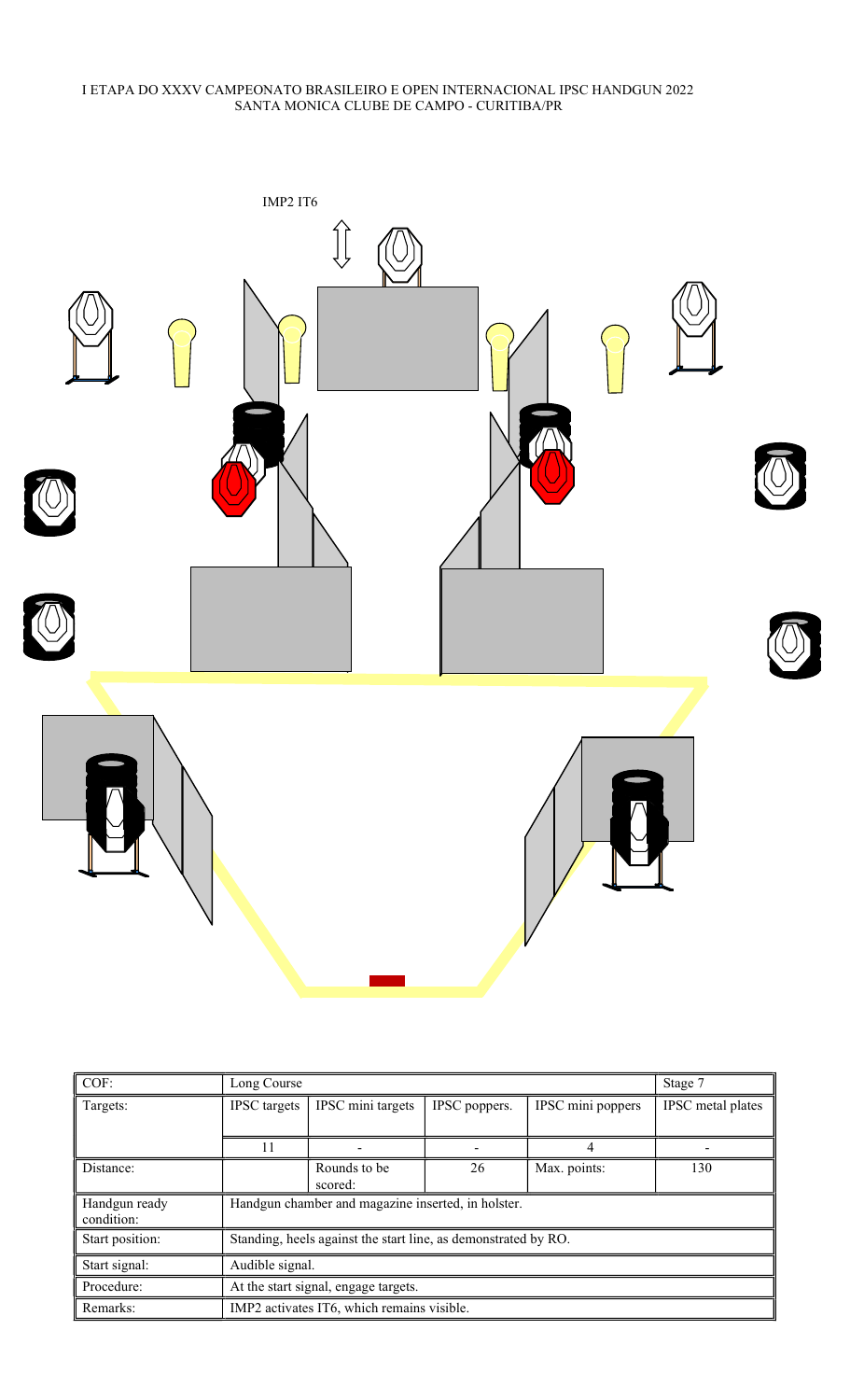

|--|

| COF:            | <b>Short Course</b>                  | Stage 8                                            |               |                   |                   |  |
|-----------------|--------------------------------------|----------------------------------------------------|---------------|-------------------|-------------------|--|
| Targets:        | <b>IPSC</b> targets                  | IPSC mini targets                                  | IPSC poppers. | IPSC mini poppers | IPSC metal plates |  |
|                 |                                      |                                                    |               |                   |                   |  |
|                 | 4                                    |                                                    | 3             |                   |                   |  |
| Distance:       |                                      | Rounds to be                                       | 12            | Max. points:      | 60                |  |
|                 |                                      | scored:                                            |               |                   |                   |  |
| Handgun ready   |                                      |                                                    |               |                   |                   |  |
| condition:      |                                      |                                                    |               |                   |                   |  |
| Start position: |                                      | Inside the demarcated area, as demonstrated by RO. |               |                   |                   |  |
| Start signal:   | Audible signal                       |                                                    |               |                   |                   |  |
| Procedure:      | At the start signal, engage targets. |                                                    |               |                   |                   |  |
| Remarks:        |                                      | IP3 activates IT2, which remains visible.          |               |                   |                   |  |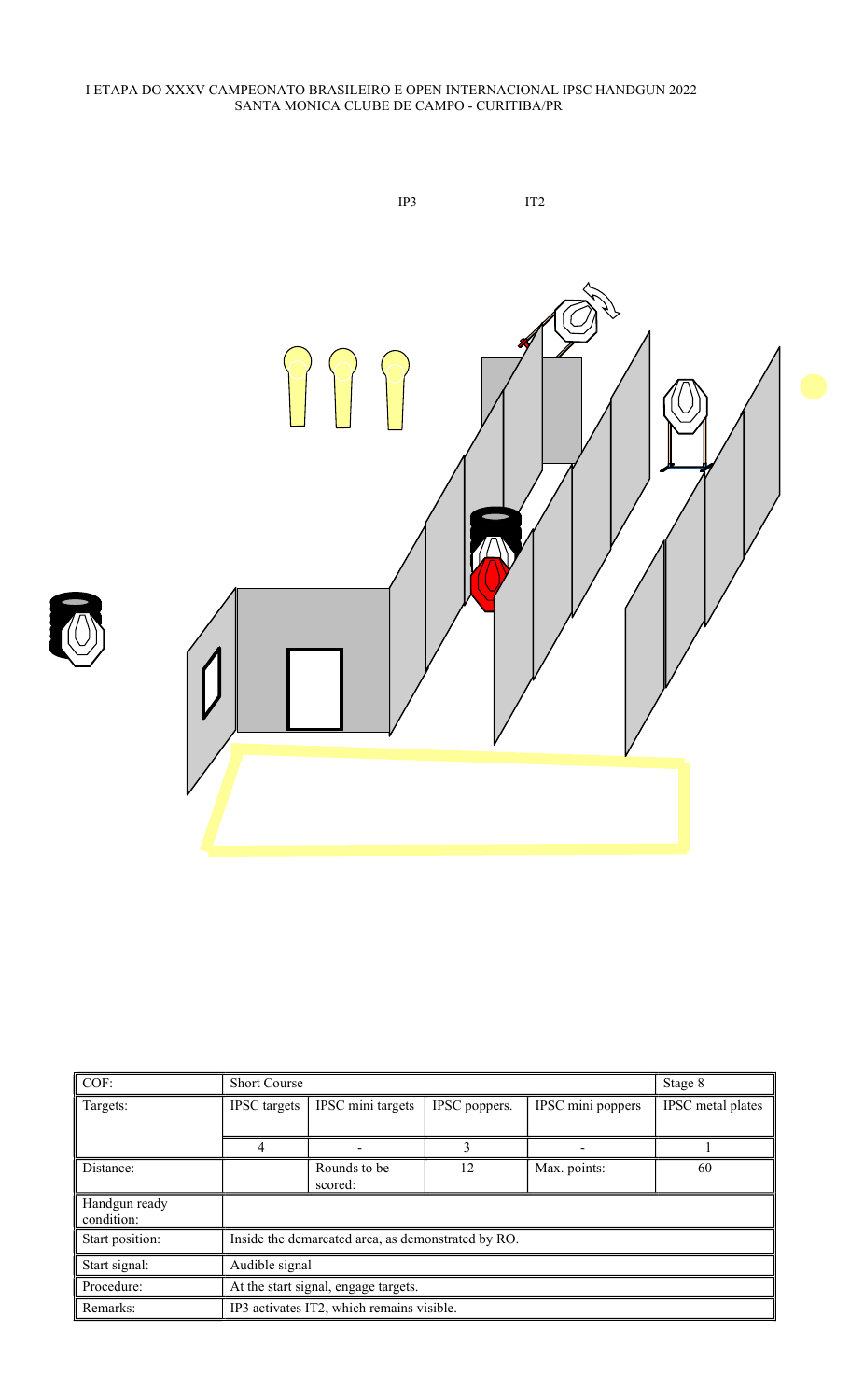

| COF:                        | <b>Short Course</b>                                      |                          |               |                                                                                                                                                                 | Stage 9           |  |  |
|-----------------------------|----------------------------------------------------------|--------------------------|---------------|-----------------------------------------------------------------------------------------------------------------------------------------------------------------|-------------------|--|--|
| Targets:                    | <b>IPSC</b> targets                                      | IPSC mini targets        | IPSC poppers. | IPSC mini poppers                                                                                                                                               | IPSC metal plates |  |  |
|                             |                                                          |                          |               |                                                                                                                                                                 |                   |  |  |
|                             | 4                                                        | $\overline{\phantom{0}}$ |               | $\mathcal{D}_{\mathcal{L}}^{\mathcal{L}}(\mathcal{L})=\mathcal{L}_{\mathcal{L}}^{\mathcal{L}}(\mathcal{L})\mathcal{L}_{\mathcal{L}}^{\mathcal{L}}(\mathcal{L})$ |                   |  |  |
| Distance:                   |                                                          | Rounds to be<br>scored:  | 12            | Max. points:                                                                                                                                                    | 60                |  |  |
| Handgun ready<br>condition: |                                                          |                          |               |                                                                                                                                                                 |                   |  |  |
| Start position:             | Inside the demarcated area, as demonstrated by RO.       |                          |               |                                                                                                                                                                 |                   |  |  |
| Start signal:               | Audible signal                                           |                          |               |                                                                                                                                                                 |                   |  |  |
| Procedure:                  | At the start signal, engage targets.                     |                          |               |                                                                                                                                                                 |                   |  |  |
| Remarks:                    | IMP1, IMP2 activates IT1 and IT4, which remains visible. |                          |               |                                                                                                                                                                 |                   |  |  |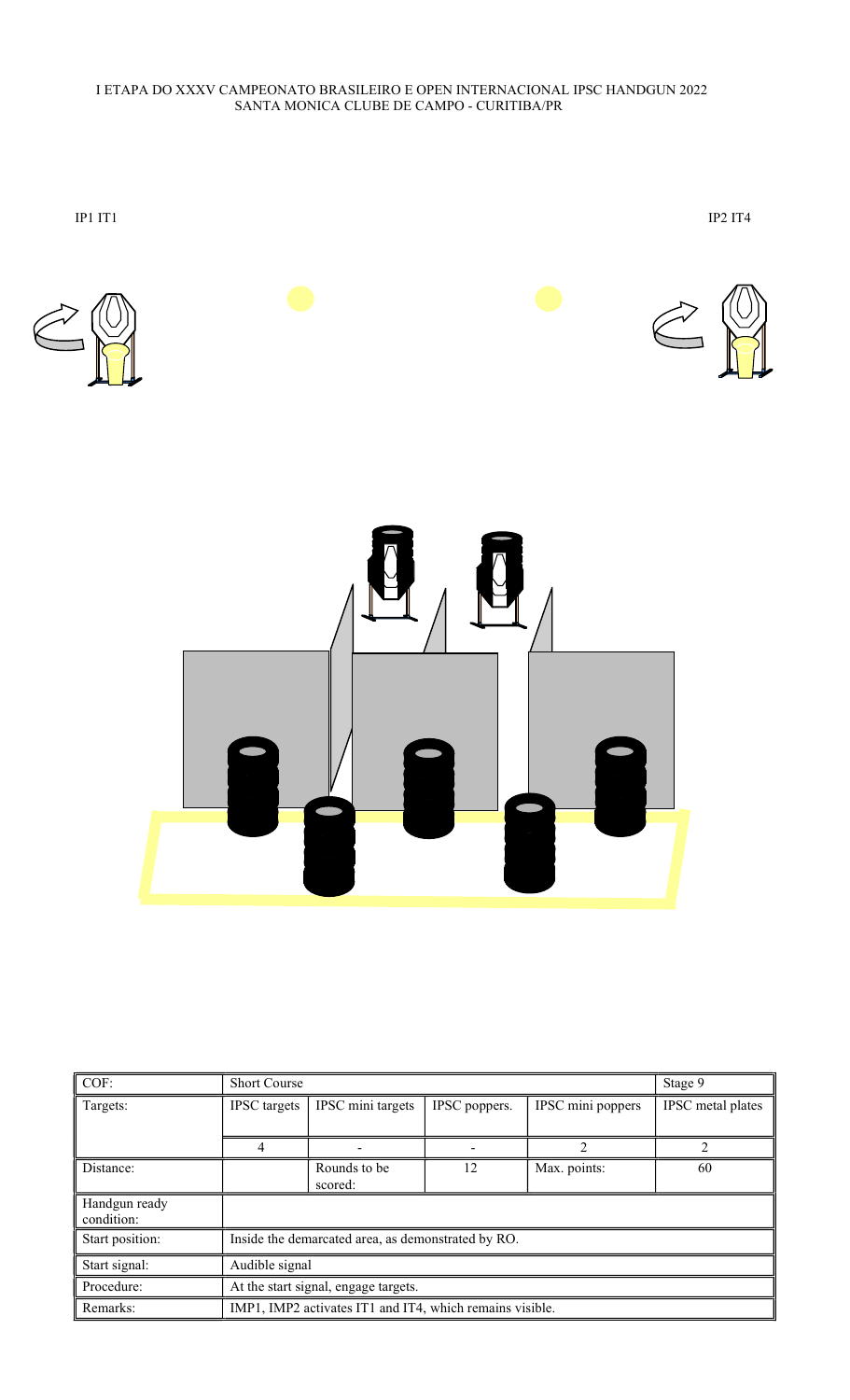



| COF:                        | <b>Short Course</b>                                |                         |               |                   | Stage 10          |  |  |
|-----------------------------|----------------------------------------------------|-------------------------|---------------|-------------------|-------------------|--|--|
| Targets:                    | <b>IPSC</b> targets                                | IPSC mini targets       | IPSC poppers. | IPSC mini poppers | IPSC metal plates |  |  |
|                             |                                                    |                         |               |                   |                   |  |  |
|                             |                                                    |                         |               |                   |                   |  |  |
| Distance:                   |                                                    | Rounds to be<br>scored: | 10            | Max. points:      | 50                |  |  |
| Handgun ready<br>condition: | Gun loaded on the table.                           |                         |               |                   |                   |  |  |
| Start position:             | Inside the demarcated area, as demonstrated by RO. |                         |               |                   |                   |  |  |
| Start signal:               | Audible signal                                     |                         |               |                   |                   |  |  |
| Procedure:                  | At the start signal, engage targets.               |                         |               |                   |                   |  |  |
| Remarks:                    | ONLY WITH THE WEAK HAND.                           |                         |               |                   |                   |  |  |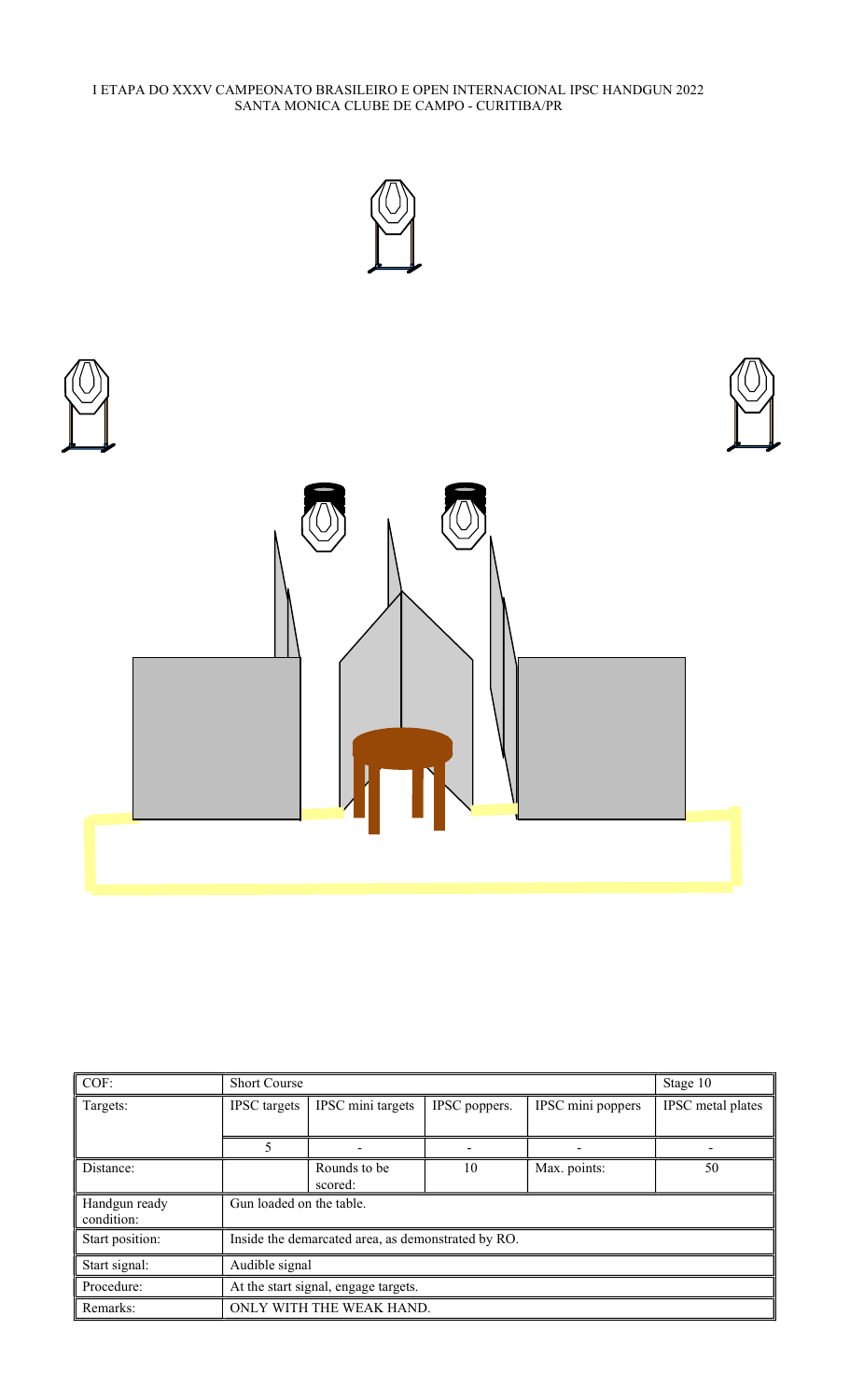

| COF:                        | Medium Course                                      |                         |               |                   | Stage 11          |  |  |
|-----------------------------|----------------------------------------------------|-------------------------|---------------|-------------------|-------------------|--|--|
| Targets:                    | <b>IPSC</b> targets                                | IPSC mini targets       | IPSC poppers. | IPSC mini poppers | IPSC metal plates |  |  |
|                             |                                                    |                         |               |                   |                   |  |  |
|                             | 9                                                  |                         |               |                   |                   |  |  |
| Distance:                   |                                                    | Rounds to be<br>scored: | 20            | Max. points:      | 100               |  |  |
| Handgun ready<br>condition: |                                                    |                         |               |                   |                   |  |  |
| Start position:             | Inside the demarcated area, as demonstrated by RO. |                         |               |                   |                   |  |  |
| Start signal:               | Audible signal                                     |                         |               |                   |                   |  |  |
| Procedure:                  | At the start signal, engage targets.               |                         |               |                   |                   |  |  |
| Remarks:                    | IMP1 activates IT4 which remains visible.          |                         |               |                   |                   |  |  |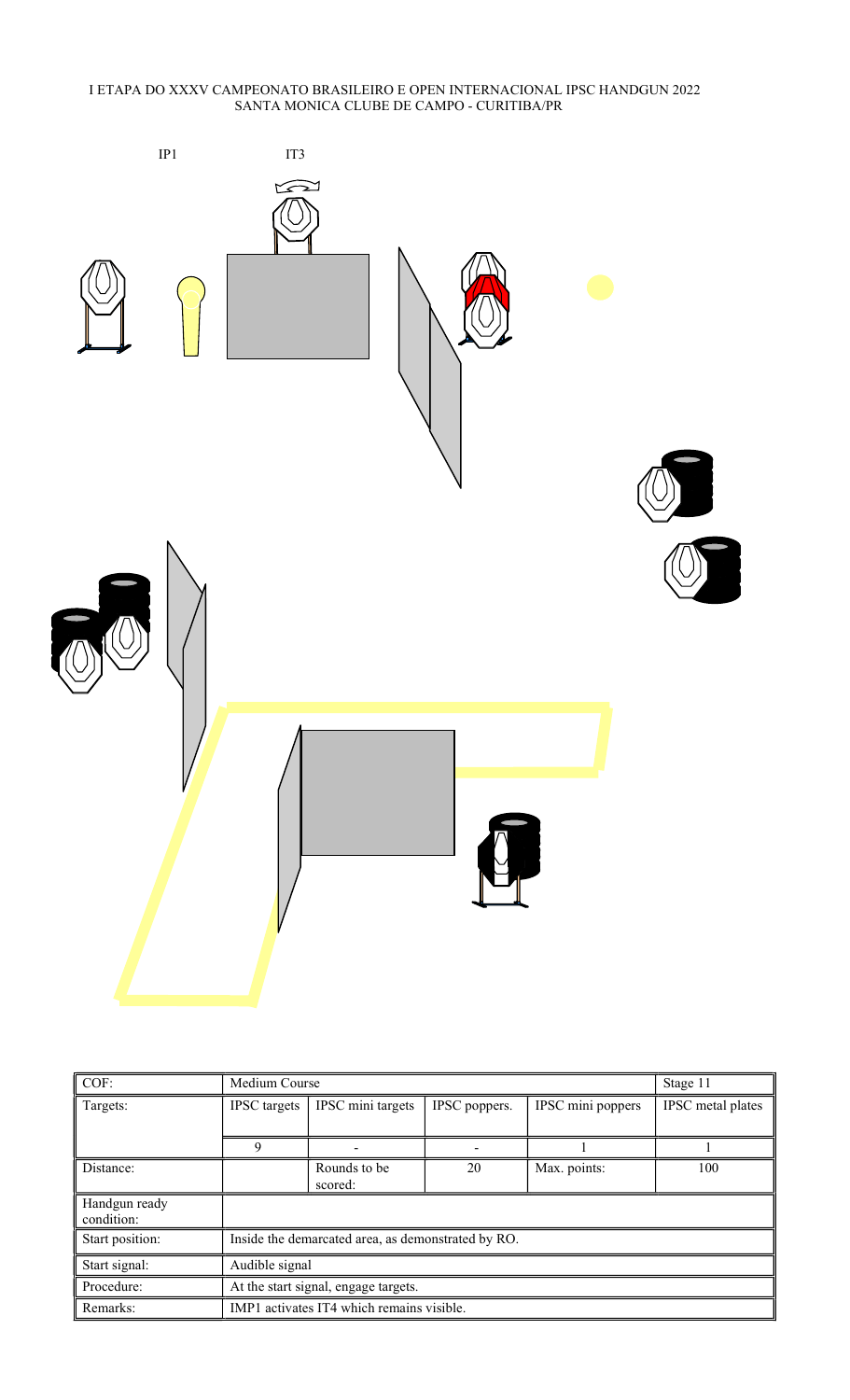

| COF:                        | Medium Course                                            |                         |               |                   | Stage 12          |  |
|-----------------------------|----------------------------------------------------------|-------------------------|---------------|-------------------|-------------------|--|
| Targets:                    | <b>IPSC</b> targets                                      | IPSC mini targets       | IPSC poppers. | IPSC mini poppers | IPSC metal plates |  |
|                             | 6                                                        |                         |               | 2                 | 4                 |  |
| Distance:                   |                                                          | Rounds to be<br>scored: | 18            | Max. points:      | 80                |  |
| Handgun ready<br>condition: |                                                          |                         |               |                   |                   |  |
| Start position:             | Inside the demarcated area, as demonstrated by RO.       |                         |               |                   |                   |  |
| Start signal:               | Audible signal.                                          |                         |               |                   |                   |  |
| Procedure:                  | At the start signal, engage targets.                     |                         |               |                   |                   |  |
| Remarks:                    | IMP1, IMP2 activates IT2 and IT4, which remains visible. |                         |               |                   |                   |  |